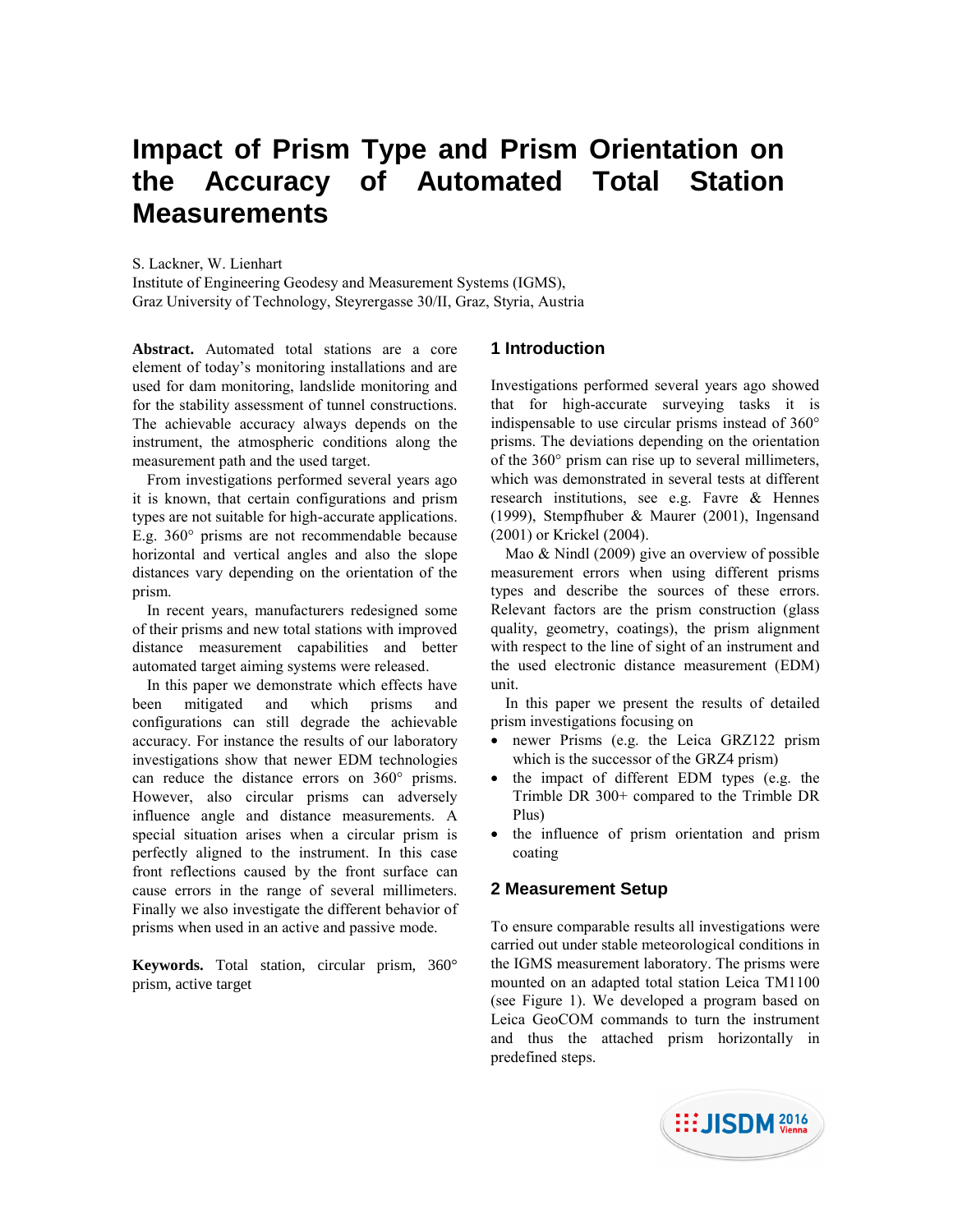

**Fig. 1** Measurement setup for prism investigations: adapted Leica TM1100 with rotating 360° prism

The TM1100 was mounted on an industrial tripod to vary the measurement distance and to adjust the prism height in order to ensure a horizontal line of sight. The second total station (Leica TS15, 1", R1000) which performed the angle and distance measurements was mounted on a pillar. The same setup was also used for investigations of Trimble total stations (S6, S8) and the corresponding Trimble prisms.

Before each test started the prisms had to be aligned perfectly to the line of sight of the instrument. This was achieved by auto-collimation. Therefore, an auto-collimation mirror was placed on the prism front surface (for circular prisms) or at the edge of the prism housing (for 360° prisms). For all 360° prisms the same type of prism facet was chosen for the initial alignment.

At each rotation steps, up to 40 single automated angle and distance measurements were executed. The horizontal step size was  $1^{\circ}$  or  $3^{\circ}$  in most investigations and was reduced to 0.05° and 0.005° for detailed investigations.

## **3 Results using Leica 360° Prisms**

Four types of Leica 360° prisms were chosen for the horizontal rotation tests. Figure 2 shows these prisms in the initial alignment (0° orientation) position with 1 facet leaning backwards. The GRZ122 is the upgraded version of GRZ4, whereas the GRZ101 mini prism was designed for special applications at short ranges and the MPR122 for machine guidance.



**Fig. 2** Leica 360° prisms (not to scale, from left to right): GRZ4, GRZ122, GRZ101 (360° mini prism), MPR122 (for machine guidance)

To identify a possible distance dependence of occurring measurement errors the experiments were performed at various distances between the instrument and prism. In this paper we focus on the results of the 5m (close-up range) and the 26m (longest possible distance when using a pillar in our laboratory) experiments.

The results are presented as differences of the measured horizontal and vertical angles to the initial measurement at 0° rotation. The size of these differences is numbered in mm on the left axis scale and in mgon on the right axis scale. Additionally the variation of the slope distance is shown in a separate figure.

## **3.1 Measurements to Leica 360° Prisms at 5m Distance**

In case of 360° prisms measurements can be performed at any horizontal orientation of the prisms. Therefore a full 360° turn was carried out in the experiments. The results at a 5m distance are shown in the Figures 3 to 5.



**Fig. 3** Deviations of automated horizontal angle measurements to 360° prisms at 5m distance at different prism orientations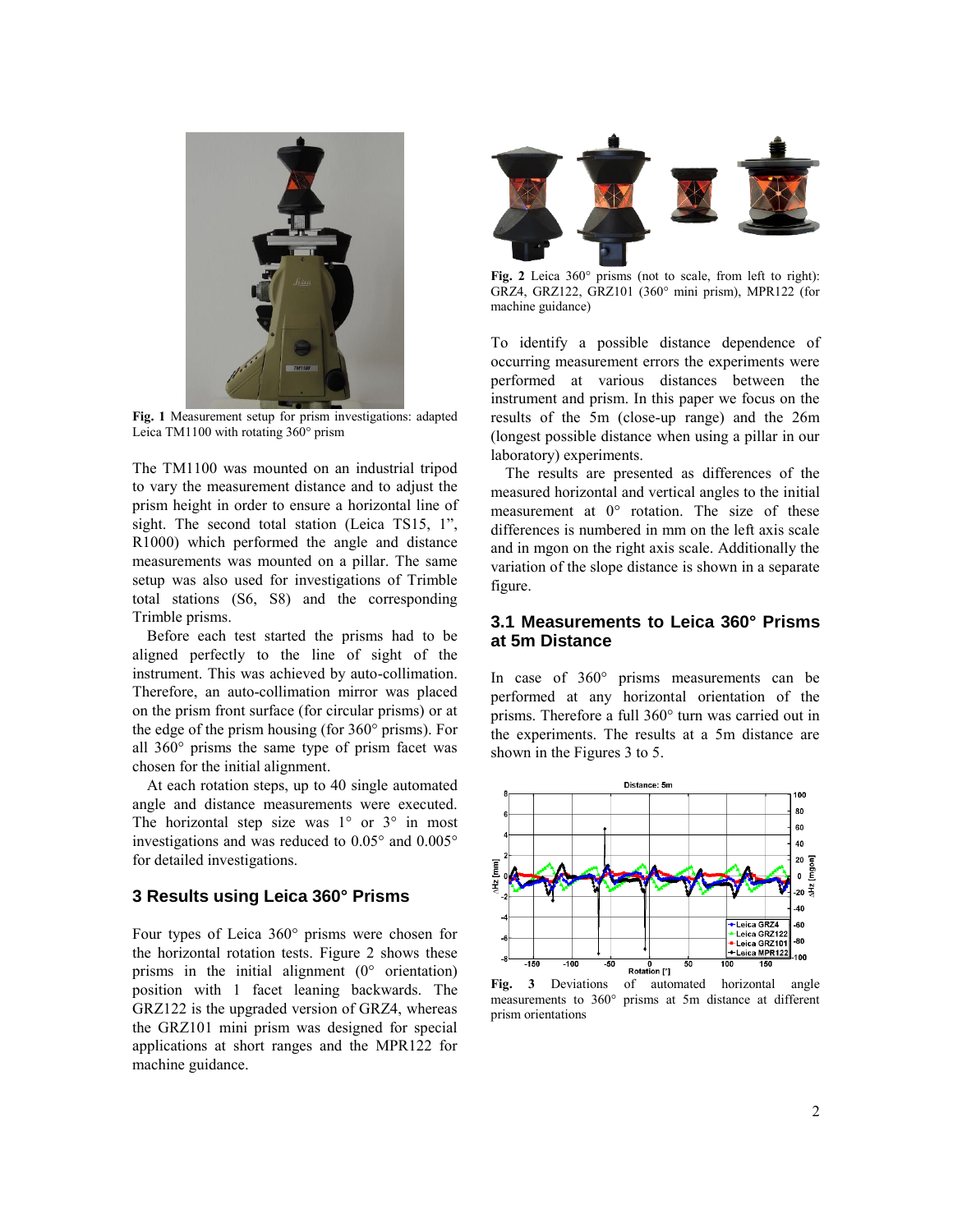

**Fig. 4** Deviations of automated vertical angle measurements to 360° prisms at 5m distance at different prism orientations



**Fig. 5** Deviations of slope distance measurements to 360° prisms at 5m distance at different prism orientations

For all 360° prisms the cyclic error pattern due to the six prism facets can be depicted clearly, e.g. Figure 5. With respect to distance variations all prisms behave similar. Approximate amplitudes were be calculated by dividing the range of the deviations without outliers by two.

Concerning vertical angle measurements (Figure 4) it can be seen that the GRZ4 prism has the largest variations and a cyclic error with about 2.5mm amplitude. These variations almost vanish for the GRZ122 prism which is the improved of the GRZ4 prism. The prism behavior of the GRZ101 and the MPR122 is between the two other prisms with amplitudes of about 1mm.

The amplitudes of the vertical angle variations are less than 2mm for all prisms.

**Table 1.** Measurement variations of Leica 360° prisms at 5m distance

|                  |     | Amplitude of cyclic error [mm] |     |  |
|------------------|-----|--------------------------------|-----|--|
| Prism            | Hz  |                                |     |  |
| GR <sub>74</sub> | 13  | 2.5                            | 0.8 |  |
| GRZ122           | 17  | 0.2                            | 11  |  |
| GRZ101           | 0.6 | 1.0                            | 0.6 |  |
| <b>MPR122</b>    | 18  | 08                             | በ ዓ |  |

The values of the typical cyclic error are summarized in Table 1.

Additionally to the cyclic variations single outliers occurred when measuring to the 360° prims (e.g. Figure 3, MPR122). These will be further discussed in section 3.3.

## **3.2 Measurements to Leica 360° Prisms at 26m Distance**

The same rotation test was also performed at 26m distance. The results are shown in Figures 6 to 8.



Fig. 6 Deviations of automated horizontal angle measurements to 360° prisms at 26m distance at different prism orientations



**Fig. 7** Deviations of automated vertical angle measurements to 360° prisms at 26m distance at different prism orientations



**Fig. 8** Deviations of slope distance measurements to 360° prisms at 26m distance at different prism orientations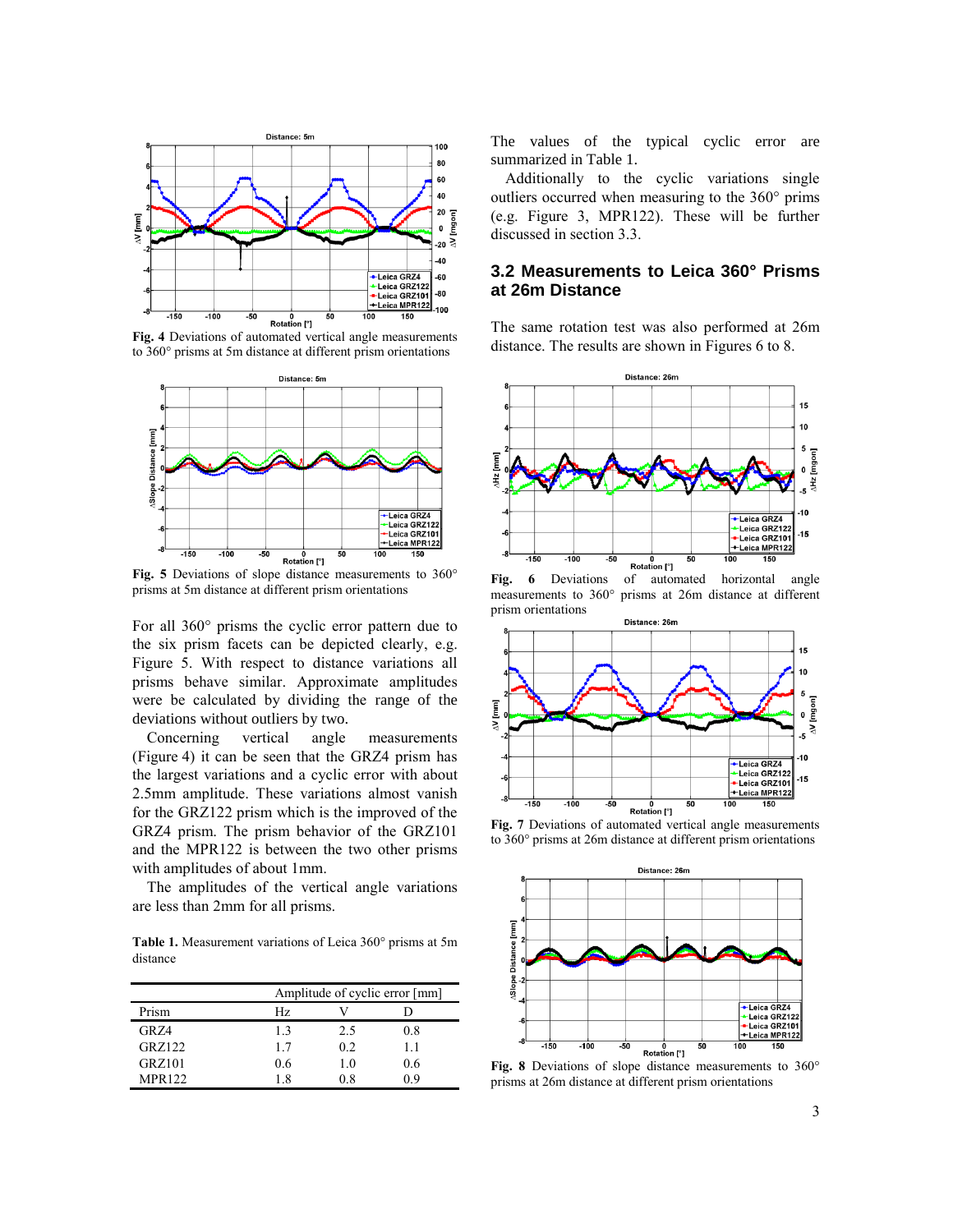When comparing the results of the 5m and 26m experiments (Table 1 and Table 2) it can be seen that the deviations in millimeters are almost the same. The patterns are slightly less distinct at 26m (compare Figures 5 and 7) but otherwise no distance dependency could be detected.

**Table 2.** Measurement variations of Leica 360° prisms at 26m distance

|               | Amplitude of cyclic error [mm] |     |     |
|---------------|--------------------------------|-----|-----|
| Prism         | Hz                             |     |     |
| GR Z4         | 12                             | 2.6 | 0.9 |
| GRZ122        | 14                             | 04  | 0.7 |
| <b>GRZ101</b> | 12                             | 1.4 | 0.5 |
| <b>MPR122</b> | 18                             | 09  | በ ዓ |

# **3.3 Detailed Measurements to Leica 360° Prisms at 5m Distance**

For detailed investigations of the outliers described in section 3.1 the step width of the prism rotation was reduced to  $0.05^{\circ}$  for a rotation angle of  $\pm 20^{\circ}$ around the initial alignment. The results of the angle measurements of these investigations are shown in Figure 9 and Figure 10.



**Fig. 9** Detailed investigations of automated horizontal angle measurements to 360° prisms at 5m distance



**Fig. 9** Detailed investigations of automated vertical angle measurements to 360° prisms at 5m distance

All 360° prisms except the GRZ122 show deviations of up to 8mm nearly at the same rotation position. It can be concluded that these deviations are not arbitrary outliers but reproducible systematic effects. A possible reason for these systematic could be, that in some rotation positions the automated target recognition (ATR) system detects a mixture of two nearby prism facets and calculates the "wrong" prism center. Because of the different sizes and assembly of the GRZ4, GRZ101 and MPR122 prims these effects occur on slightly different rotation positions. The maximum size of the systematic single outliers of our experiments is given for a distance of 5m in Table 3 and a distance of 26m in Table 4. It has to be noted that even larger errors may occur at orientations not present in our experiments.

**Table 3.** Single deviations of Leica 360° prisms at 5m distance

|               |     | Maximum size of systematic errors<br>mm] |        |  |
|---------------|-----|------------------------------------------|--------|--|
| Prism         | Hz. |                                          |        |  |
| GRZ4          | 77  | 6.2                                      | 5.0    |  |
| <b>GRZ122</b> | - * | _ *                                      | $\ast$ |  |
| <b>GRZ101</b> | 6.0 | 4.1                                      | 1.5    |  |
| <b>MPR122</b> | 89  | 3.8                                      | 未      |  |

\* no systematic effect except cyclic error pattern

**Table 4.** Single deviations of Leica 360° prisms at 26m distance

|                  | Amplitude of systematic errors [mm] |     |     |
|------------------|-------------------------------------|-----|-----|
| Prism            | Hz.                                 |     |     |
| GR <sub>74</sub> | 76                                  | 6.0 | 10  |
| GRZ122           | _ *                                 | _ * | _ * |
| <b>GRZ101</b>    | 6.3                                 | 4.0 | 1.5 |
| <b>MPR122</b>    |                                     | 38  | -8  |

\* no systematic effect except cyclic error pattern

#### **4 Results using Leica Circular Prisms**

# **4.1 Measurements to Leica Circular Prisms at 5m distance**

For the experiments with the circular prisms a step width of  $3^{\circ}$  within the measurable rotation range (about  $\pm 50^{\circ}$ ) was chosen. Additionally a step width of 0.005° was selected in the vicinity of 0° orientation to investigate systematic effects.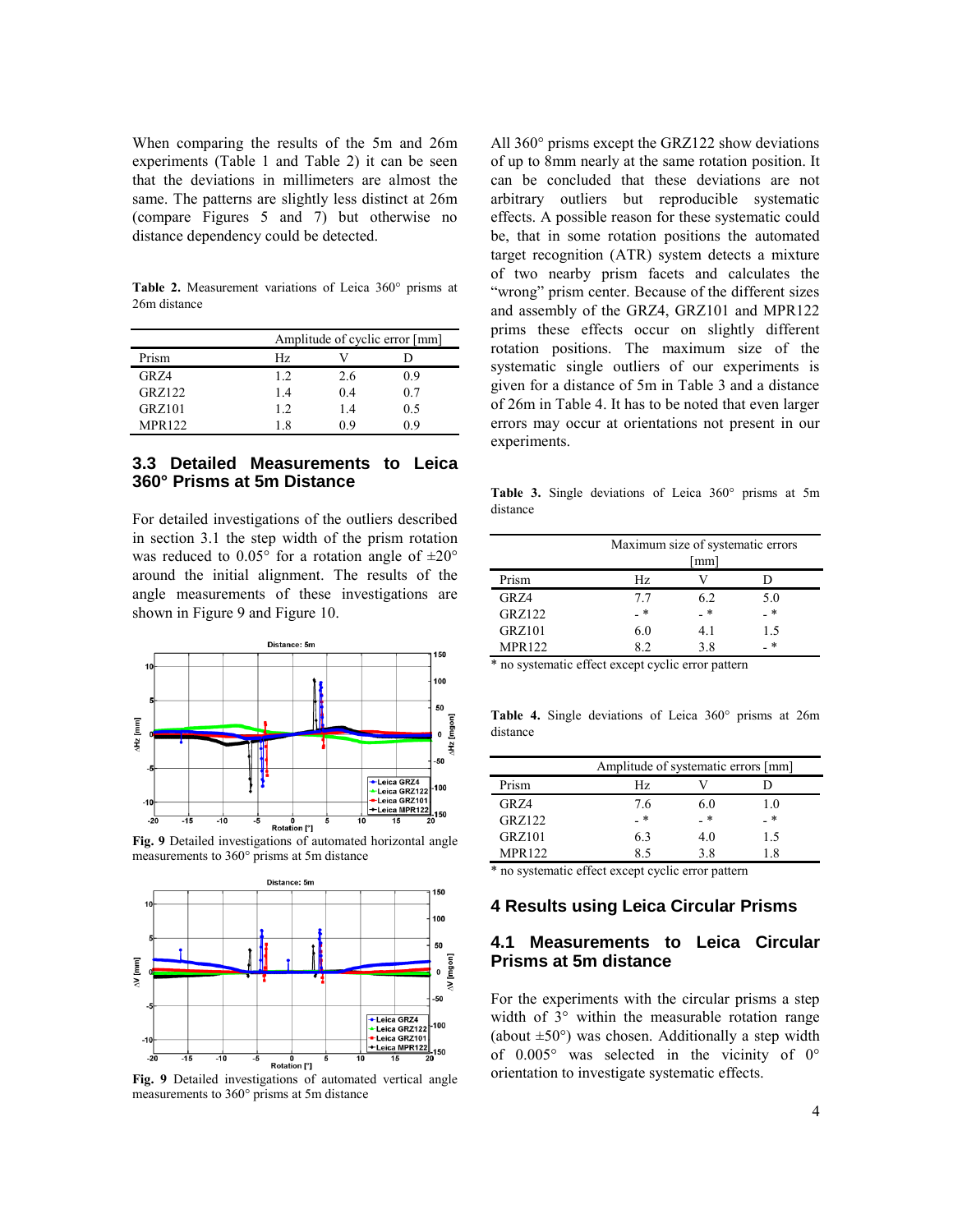

**Fig. 9** Leica circular prisms (from left to right): GPH1P precision prism, GPR121 precision circular prism (Professional Series 5000), GPR111 circular prism (Professional Series 3000)

The result of the horizontal variations is displayed in Figure 10. It can be seen that the horizontal deviations are less than 1mm at orientations within  $\pm 30^{\circ}$  to the line of sight. Remarkable are the large deviations in the vicinity of 0° orientation.



Fig. 10 Deviations of automated horizontal angle measurements to circular prisms at 5m distance at different prism orientations



**Fig. 11** Detail view of the deviations of automated horizontal angle measurements to circular prisms at 5m distance in the vicinity of 0° orientation

When looking at this area in more detail (Figure 11) it becomes apparent that the large deviations only occur when using the GPH1P or GPR111 prism. The measurements to the GPR121 are not affected. Furthermore, the angle deviations suddenly increase at an orientation of about -0.3° to up 60mgon and

then decrease linearly to  $-60$  mgon at  $+0.3^\circ$ orientation. The reasons for this behavior are reflections of the front surface of the GPH1P and GPR111 prisms. The design of Leica Geosystems prisms is explained by Mao & Nindl (2009). The prisms are coated with copper to increase the degree of reflection up to 75% and to raise the EDM performance up to 30%. When there is a very accurate alignment of the prism front surface orthogonal to the line of sight, measurement errors can occur due to direct reflections of the ATR or EDM signal on the front surface, like shown in Figure 12 and Figure 13.



**Fig. 12** Orthogonal alignment of the prism front surface (no anti-reflex coating) to the line of sight leading to different reflections at the prism: (a) Signal going through the glass body, (b) Reflection at the front surface, (c) Reflection at the inner surface (after Mao & Nindl, 2009).



**Fig. 13** Slightly misaligned prism front surface: only the signal going through the glass body (a) is received by the total station.

As also shown by Mao & Nindl (2009) this effect mainly arises at close-up ranges and can cause measurement errors of several mm.

The GPR121 has an anti-reflex coating and therefore the measurements to this prism type are not affected. To avoid reflections on the prism front surface when using the GPH1P prism, Leica Geosystems applies a slightly tilted diopter on the prism (Leica Geosystems AG, 2015).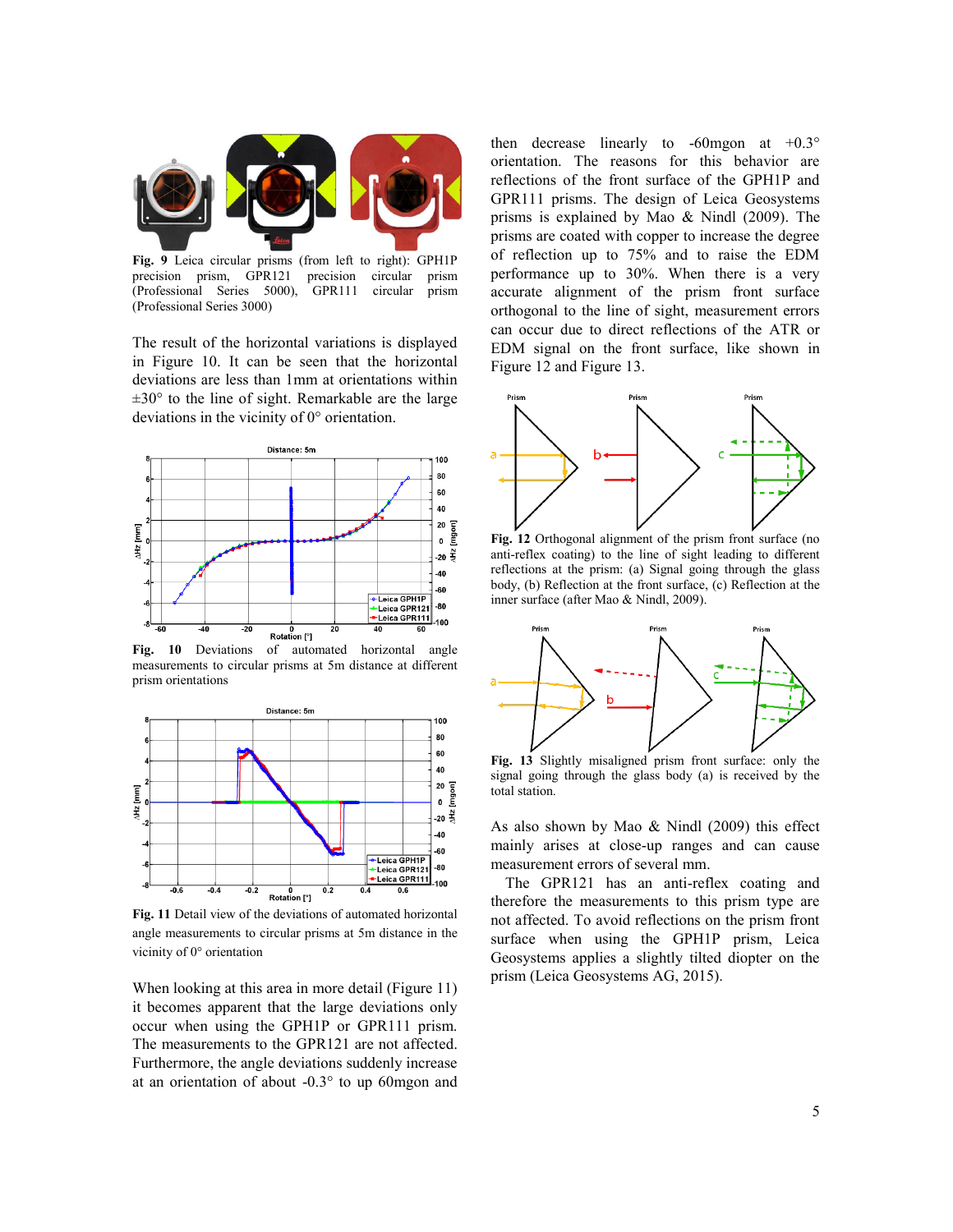# **4.2 Measurements to Leica Circular Prisms at 26m distance**

The rotation measurements to the circular prisms were also repeated at a distance of 26m. It can be seen that the pattern is similar as at a distance of 5m, compare Figure 10 and Figure 14.



**Fig. 14** Deviations of automated horizontal angle measurements to circular prisms at 26m distance at different prism orientations

As expected at 26m distance the measurements are influenced by front reflections in a much smaller range compared to measurements at 5m orientation. At 26m the prism has to be almost perfectly aligned to about  $\pm 0.06^{\circ}$ , see Figure 15.



**Fig. 15** Detail view of the deviations of automated horizontal angle measurements to circular prisms at 26m distance in the vicinity of 0° orientation

**Table 5.** Orientation range affected by front reflections

|               | Anti-   | Influenced orientation range |                    |
|---------------|---------|------------------------------|--------------------|
| Circular      | reflex  |                              |                    |
| prism         | coating | 5m distance                  | 26m distance       |
| GPH1P         | No      | $\pm 0.28^{\circ}$           | $\pm 0.06^{\circ}$ |
| <b>GPR121</b> | Yes     |                              |                    |
| <b>GPR111</b> | No      | $\pm 0.28^{\circ}$           | $\pm 0.06^{\circ}$ |

The effect of the missing anti-reflex coating can be summarized in Table 5. Whereas the GPR121 is the only circular prism with an anti-reflex coating, the use of GPH1P and GPR111 can cause problems especially at short distances.

#### **5 Measurements to a Trimble MultiTrack 1000 prism**

Automated aiming of total stations is based on the emission and reception of infrared light. In a standard operation mode, the instrument transmits infrared light and detects the signal reflected by the prism either with an infrared camera sensor (Instruments by Leica Geosystems) or a quadrant detector (Instruments by Trimble). In such a setup the prism is only a passive element. Alternatively, active prisms can be used. These prisms actively send out infrared light which is received by the total station. An example of such a prism is the Trimble MultiTrack 1000 prism. This prism consists of eight single prisms arranged in a circle (see Figure 16 right) and two rings of 16 LEDs. If used in active mode, the LEDs of the prism emit an infrared signal in all directions (see Figure 16 left).



**Fig. 16** Trimble MultiTrack (MT) 1000 in active (left) and passive (right) mode. Images captured with an infrared camera

When measuring to this MultiTrack target three different modes are possible. In the passive mode the prism diodes are switched off and the light source of the total station is on. In the active mode the aiming is only based on the light transmitted by the active target. Therefore, this mode is more robust in an environment with many reflecting surfaces. The third mode is called semi-active mode.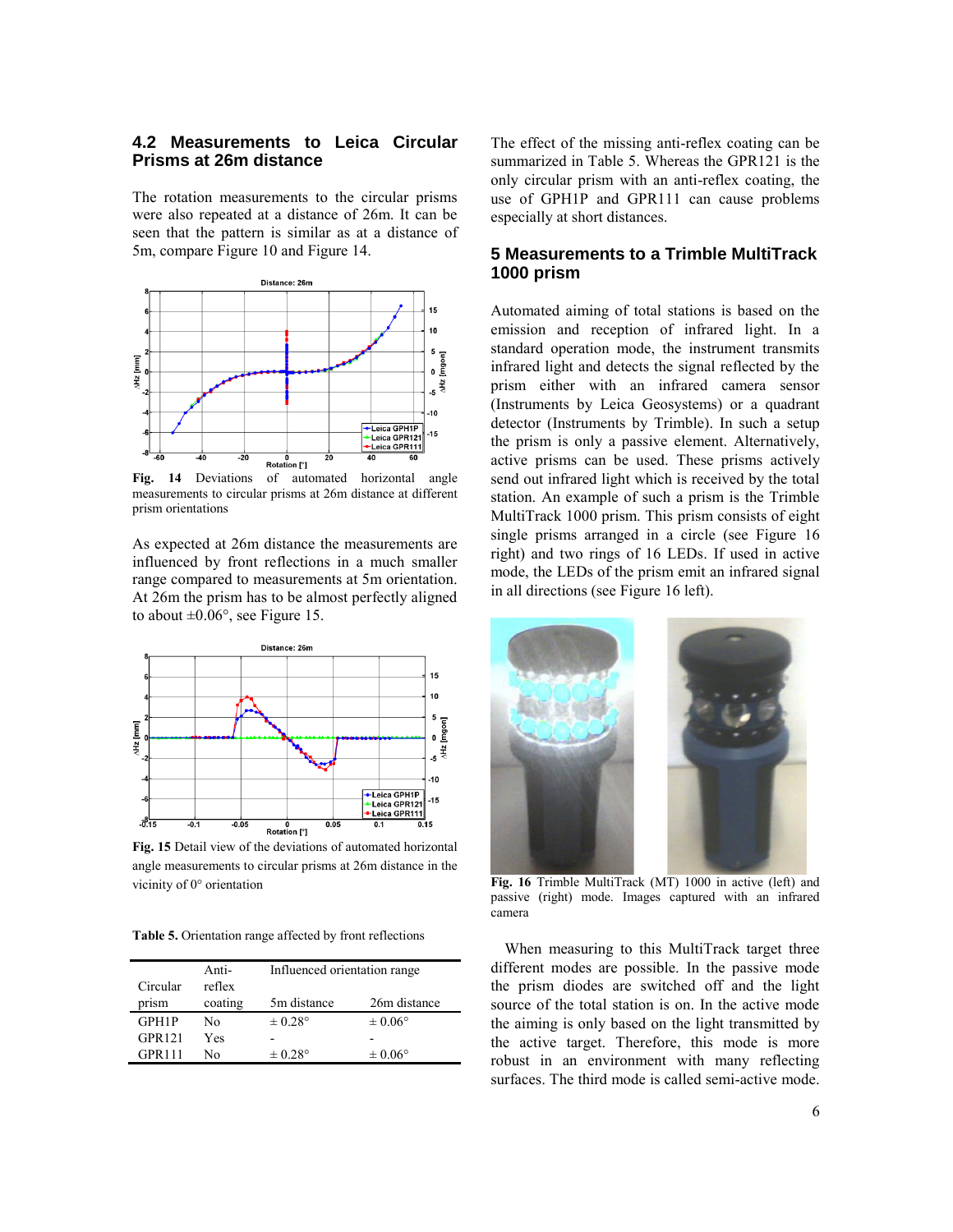In this mode the Target ID which is also transmitted by the LEDs is used to track the prism but the instrument automatically switches to passive prism tracking mode when taking a standard measurement (Trimble, 2013, p. 425).

We performed experiments using all three modes with a Trimble S8 HP. The horizontal and vertical angle deviations are shown in Figure 17 and Figure 18. In passive mode a cyclic pattern with amplitudes of about 3mm is clearly visible. This pattern is caused by the 8 individual prisms. The semi-active mode delivers the same results as the passive mode because when taking a measurement the instrument switches to passive mode. In active mode a pattern with 16 cycles can be seen. The amplitude of this pattern is slightly smaller than in active mode. The situation is different with respect to vertical angle measurements. Whereas the vertical angle measurements are almost not influenced by the prism orientation in passive mode, significant variations occur in active mode.



**Fig. 17** Deviations of automated horizontal angle measurements to a MultiTrack 1000 prism at different prism orientations at a distance of 26m using a Trimble S8 HP



**Fig. 18** Deviations of automated veritical angle measurements to a MultiTrack 1000 prism at different prism orientations at a distance of 26m using a Trimble S8 HP

Distance measurements are always based on light transmitted from the total station. Therefore, the LED rings of the MultiTrack 1000 target do not have an influence on the EDM measurement performance. However, the distance measurement results depend on the properties of the used EDM unit (wavelength of light source, beam shape and divergence, measurement principle etc.). Trimble integrates two different measurement principles in the total stations. The EDM measurements of the high precision (HP) models (e.g. S8 HP, S9 HP) are based on phase measurements whereas the direct reflex (DR) models use time of flight measurements. Older versions of the Trimble S6 have the DR 300+ EDM unit and newer version the enhanced DR Plus (Trimble, 2007 and Trimble, 2009).

The variations of the distance measurements of all three EDM units to the MultiTrack 1000 target are shown in Figure 19. It can be seen, that the variations of the Trimble S8 HP phase shift measurements are much smaller than the variations of the Trimble S6 DR 300+ time of flight measurements. However, it also can be seen that the variations the newer DR Plus time of flight unit are almost as small as the deviations of the phase shift measurements.



**Fig. 19** Deviations of distance measurements to MultiTrack 1000 target at 26m distance at different prism orientations using different total stations

#### **7 Summary and Conclusions**

The motivation of the performed experiments was to give an overview of the impact of prism type and prism orientation when using state of the art prisms and instruments. Our results demonstrate that vertical angle variations can significantly be reduced when using the new GRZ122 360° prism instead of the GRZ4 prism. However, cyclic errors of more